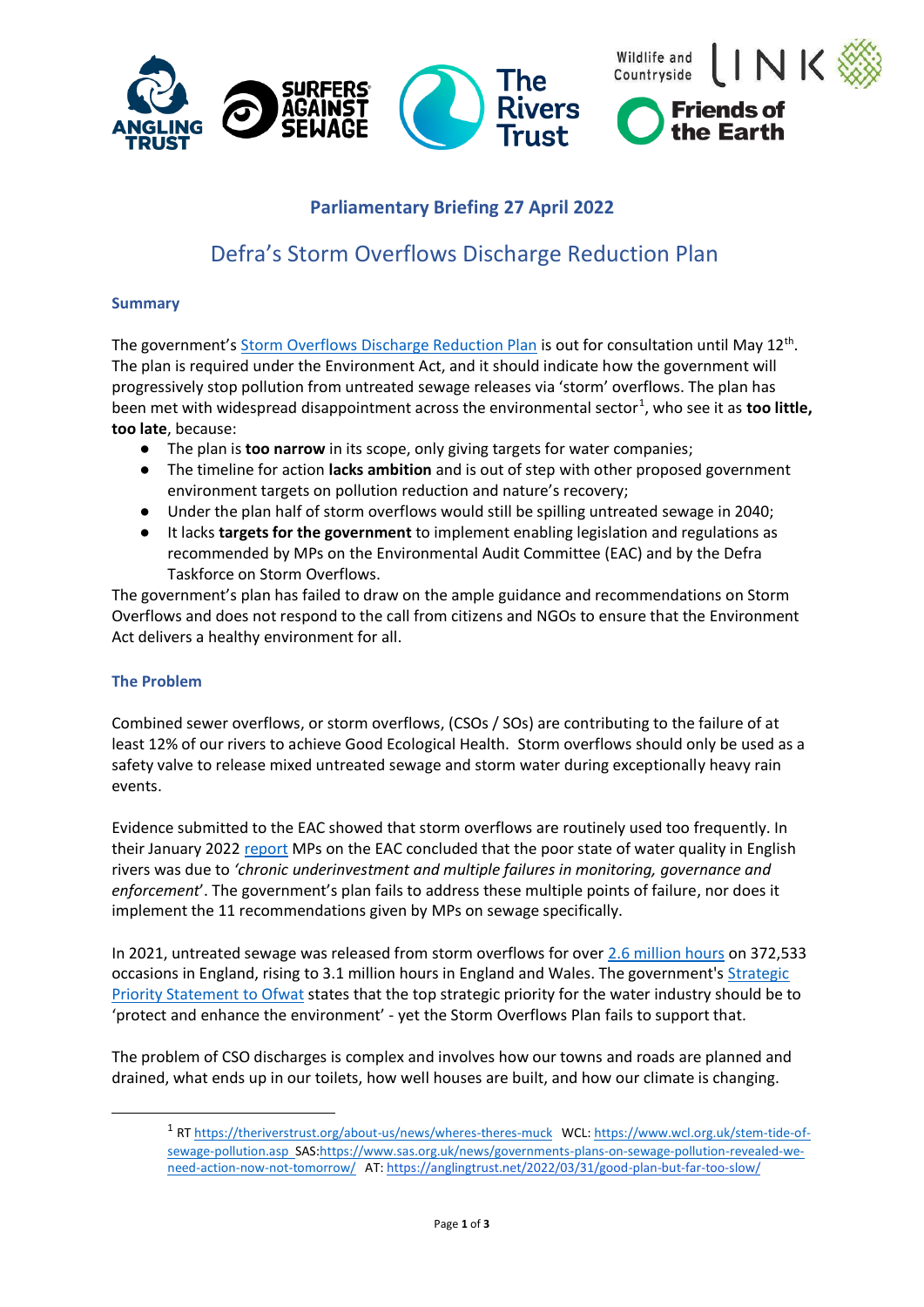



the Earth

We want to see:

- A **broader scope** of the plan that addresses the root causes of the problem.
- Targets for **government action** with more detail on how different government departments will implement the plan in an integrated way.
- Much greater **ambition and urgency** in the targets set for water companies, with a higher and more immediate action to reduce harm by 2030.

The government's plan therefore needs to tackle:

- under-investment in sewage infrastructure (financial regulation / corporate governance) by water companies;
- lack of enforcement of existing regulations by the Environment Agency and by OfWat;
- blockages caused by Fats Oils and Greases (FOGs), plus wet wipes and other 'un-flushables';
- the lack of options to separate waste water and the automatic 'right to connect' to sewers;
- the lack of uptake of sustainable urban drainage (SuDs) designs by Local Authorities, Highway Authorities and developers to help slow the flow of stormwater into sewers.

### **What is needed**

The development of the plan gives the government a timely opportunity to explicitly align and streamline planning processes and regulations, while accelerating enforcement and implementation.

That is urgently needed if we are to make up for past failures and to reach a position where rivers are fit for all our citizens to enjoy, fit for nature, and resilient enough to provide the country with clean and plentiful water in a more difficult future of climate extremes.

The plan needs to respond to the many recommendations that have been made to the government: Accelerated **targets for water companies:**

- Target 1 100% of SOs in priority areas not causing ecological harm by 2030;
- Target 3 70% by 2035 and 100% by 2040 of all SOs not exceeding ten spills per annum under exceptional rainfall events. Plus all SOs must be included in Target 3, including all SOs in transitional and coastal waters which are currently not included.

Additional **targets for the government** to address the root causes of excess storm overflows:

- Milestones to implement Schedule 3 of the Flood and Water Management Act by 2023;
- An assessment of the recommendations of the EAC report and responses with targets;
- Sufficient resourcing of the EA to ensure follow-through on the investigation of 2,200 sewage treatment works currently underway and to monitor progress and compliance with the Water Act and Environment Act in the next decade as we attempt to clean up our rivers;
- A clear roadmap with milestones and targets for implementing overdue integration of Drainage Water Management Plans with other planning mechanisms to accelerate our climate adaptation, recovery of nature with SuDs and Nature Based Solutions, access to green and blue spaces. (As per Defra's own review – Jenkins, 2020);
- A clear plan for the implementation of water companies' duties to publicly report on discharges in near real-time and to share the results of water quality monitoring upstream and downstream of discharge points (storm overflows and sewage treatment works);
- Clear targets to increase the number of river bathing waters to ensure inland water users are given access to the same water quality public health standards as those on the coast.